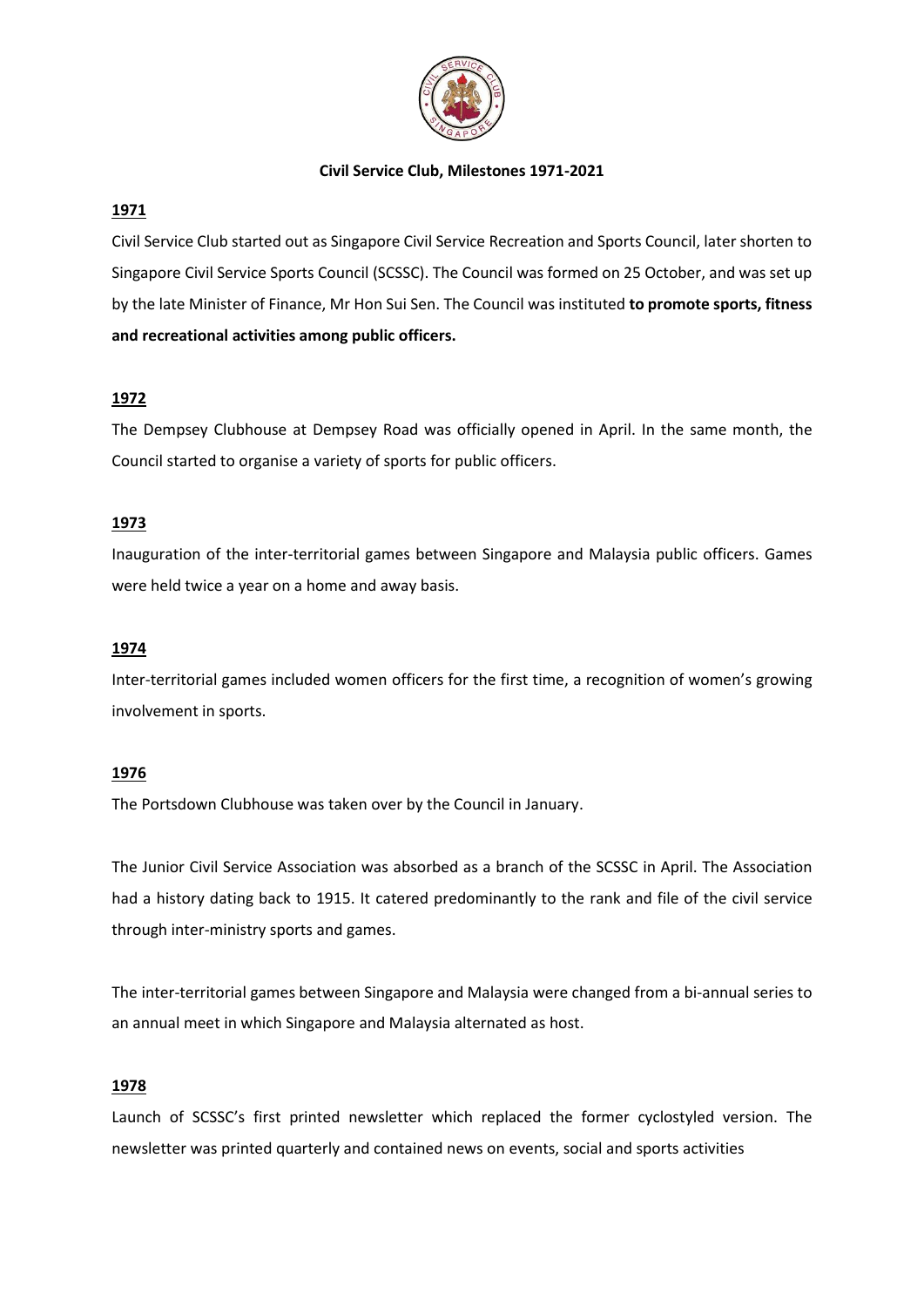

#### **1980**

Official opening of the renovated Portsdown Clubhouse, at a cost of \$750,000, by late Minister of Finance, Mr Hon Sui Sen on 12 September. The Clubhouse was formerly part of the British military setup on the island and served as a complex for rest and recreational for the British Army.

### **1981**

A new membership scheme was implemented to replace the voluntary contribution of membership fees. An Affiliation Scheme for sports organisations was implemented to promote co-operation among all public officers through sports and recreation.

### **1982**

The Portsdown Clubhouse was returned to the Ministry of Defence in June.

### **1983**

Construction of Tessensohn Clubhouse commenced at a cost of \$17.8 million.

#### **1985**

The Social Interaction Programme (SIP) was launched in August to provide opportunities for personal interaction among single officers in the Civil Service through social activities and functions.

#### **1986**

The completed Tessensohn Clubhouse was transferred to the SCSSC in a Handing-Over Ceremony on 30 September.

# **1987**

The Social Interaction Unit (SIU) was formed to continue creating opportunities for single officers in the public sector to interact through social activities.

#### **1988**

SCSSC spearheaded the public sector drive in "Sing Singapore Competition".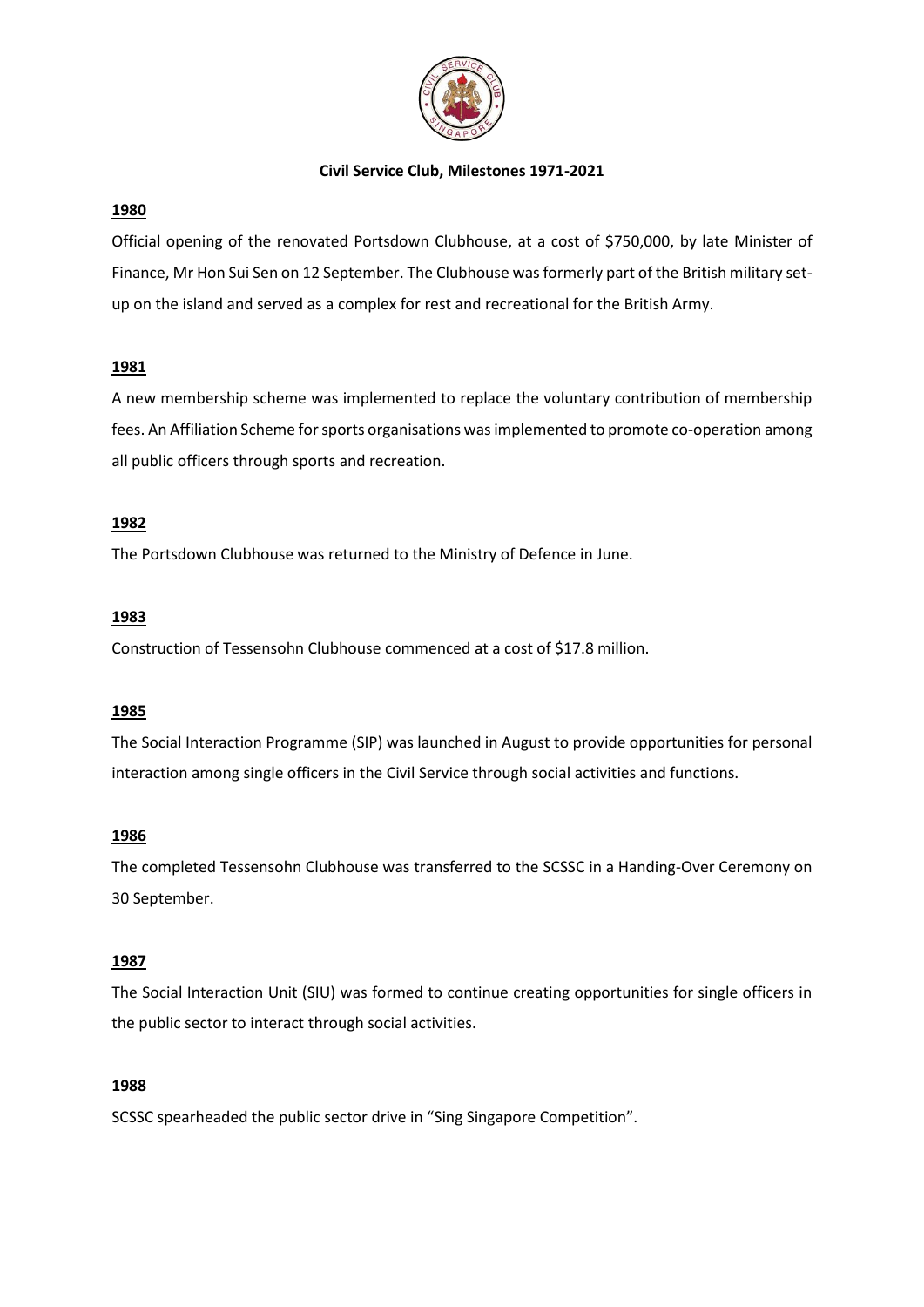

# **1989**

SCSSC participated in in the Children's Charities Fair for the first time. It won the "Best Decorated Stall" Award.

# **1990**

The Tessensohn Clubhouse was officially opened by late President Wee Kim Wee on 9 June.

The Clubhouse together with the Children's Charities Association jointly organised the Children's Charities Christmas Fair on 8 December at the Singapore Conference Hall. The purpose was to raise funds for the six homes under the Children's Charities Association which looked after 40,000 underprivileged children.

# **1994**

The term "Inter-Ministry Games" was changed to "Public Service Inter-Organisation Games" (PSIG) to reflect the direct participation by large statutory boards in the games.

Soft Opening of the new Changi Clubhouse by former Club President Mr Lee Ek Tieng on 21 November.

# **1996**

SCSSC participated in the launch of the Government Intranet System on 28 June by posting webpages featuring the facilities of the three clubhouses as well as the various social, sports and recreational activities.

SCSSC was renamed "**Civil Service Club**" in October.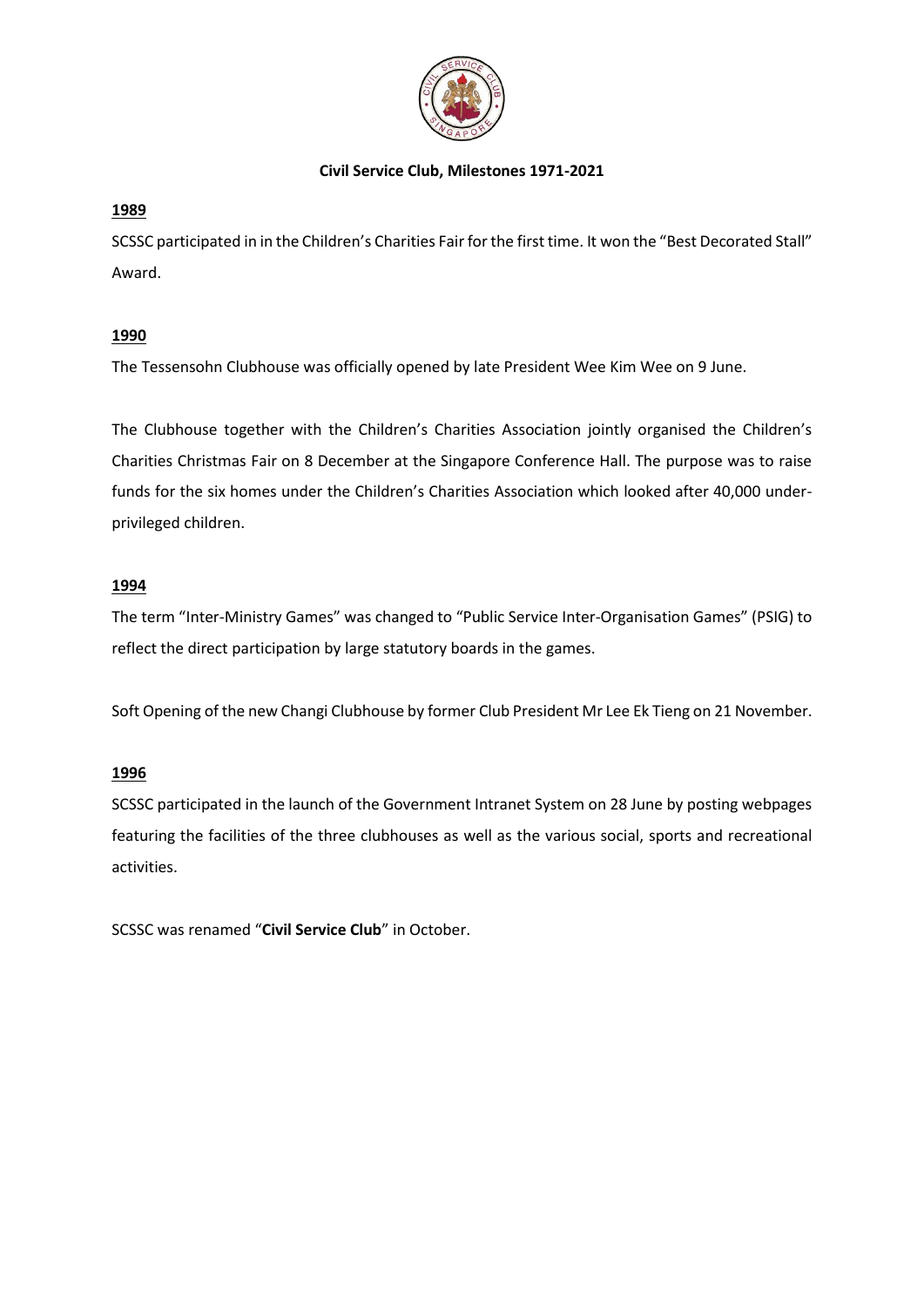

### **1997**

CSC membership was simplified and fees were lowered on 1 January to attract more public officers to join. The Club discontinued new applications for LIFE, Retiree and Associate membership. Affiliate membership was also abolished. New membership cards were issued.

CSC implemented a new Incentive Scheme to recognise participating organisations in the PSIG Games. Under this scheme, a public officer was entitled to receive \$5 (on a one-time basis) during the calendar year for his organisation if he represented his organisation in any PSIG game. Championship points were also awarded to competing organisations and the top four would win trophies and cash prizes, presented at the Club's Annual Dinner & Dance.

The Club's Enbloc Membership Scheme was launched with Land Transport Authority being the first organisation to sign up. Under the scheme, the organisation paid only \$4 for its staff. Spouse and children also enjoyed free membership

#### **1998**

CSC showed its caring side by raising \$95,300 in the Public Service Charity Walk held on 30 November for the Home Nursing Foundation.

A new facility booking system was implemented to enable members to book Club's facilities at any of its clubhouses.

To help foster even better ties among public officers, the Public Service Sports Carnival was held for the first time on 21 November.

# **1999**

CSC was the first local club to provide members with online booking and payment for social and sports activities. The Club also launched its website.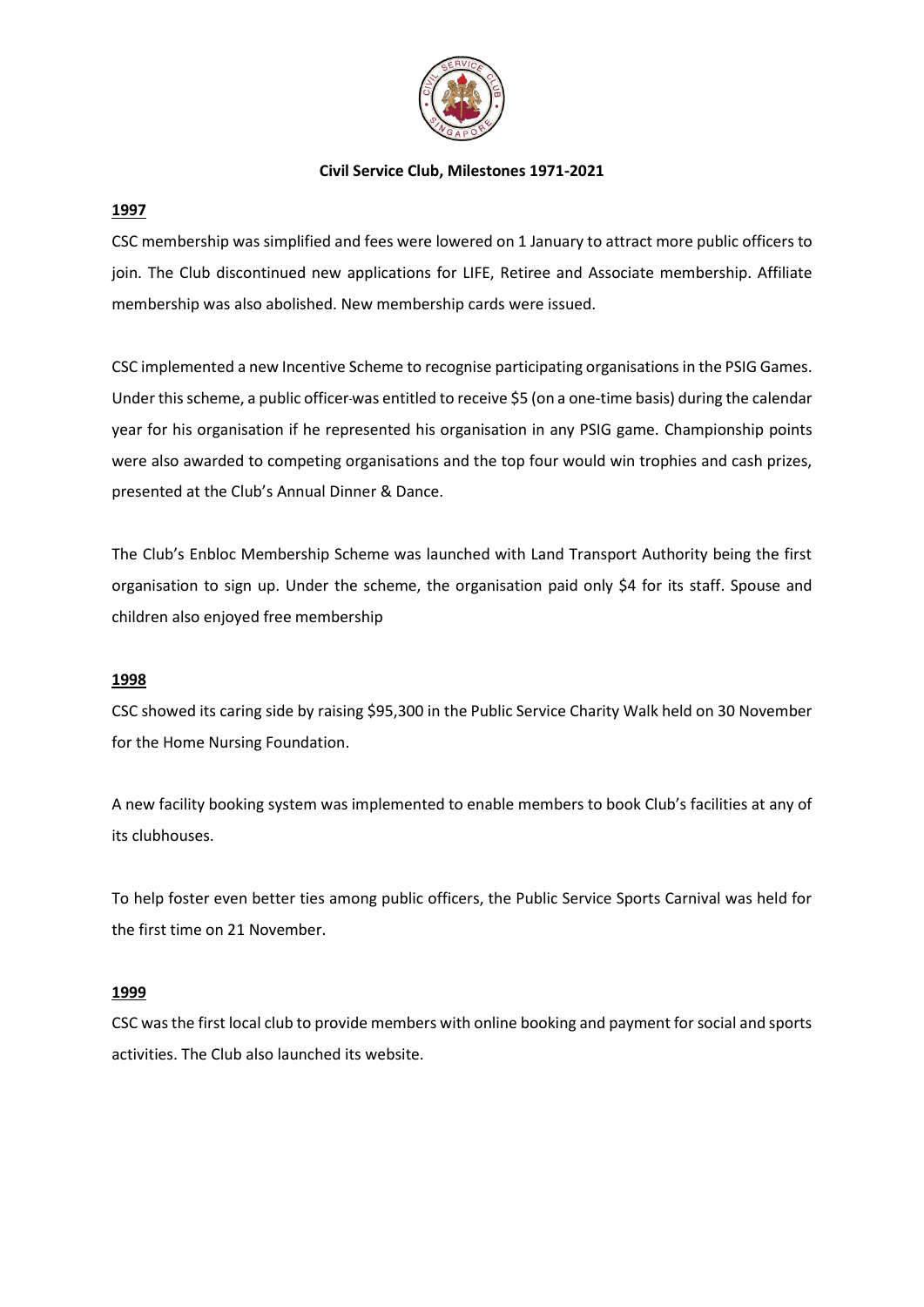

### **2000**

Buoyed by its e-booking success, CSC next launched online booking and payment for use of the clubhouse facilities.

CSC launched its e-bulletin EyeCatcher on the Government intranet and also to interested internet subscribers.

The en bloc membership scheme was refined to allow organisations to co-pay the monthly membership fee of \$4 per member with staff.

To enable smaller organisations an equal chance of winning in the PSIG, it was re-formatted from one grouping into two divisions using staff strength as a cut-off mark.

PSIG was renamed the Public Service "Staff Team up for Active Sports and Recreation" Games or 'STAR Games' for short.

# **2001**

To boost sports participation by public officers, CSC implemented incentives and awards to encourage public service organisations to participate in the STAR Games.

The new Extension Wing and upgraded facilities at Tessensohn Clubhouse were launched by Mr Tan Guong Ching, former Club Vice-President on 26 June. The new facilities were built at a cost of \$13.3 million. MediaCorp Artiste Miss Fann Wong was the Celebrity Guest.

The Official Opening of the new Extension Wing and upgraded facilities at Tessensohn Clubhouse was officiated by former Head of Civil Service and Club President Mr Lim Siong Guan on 27 October.

MediaCorp artistes participated in the Celebrity Bowling Match and raised \$10,000 for the Singapore Cancer Society.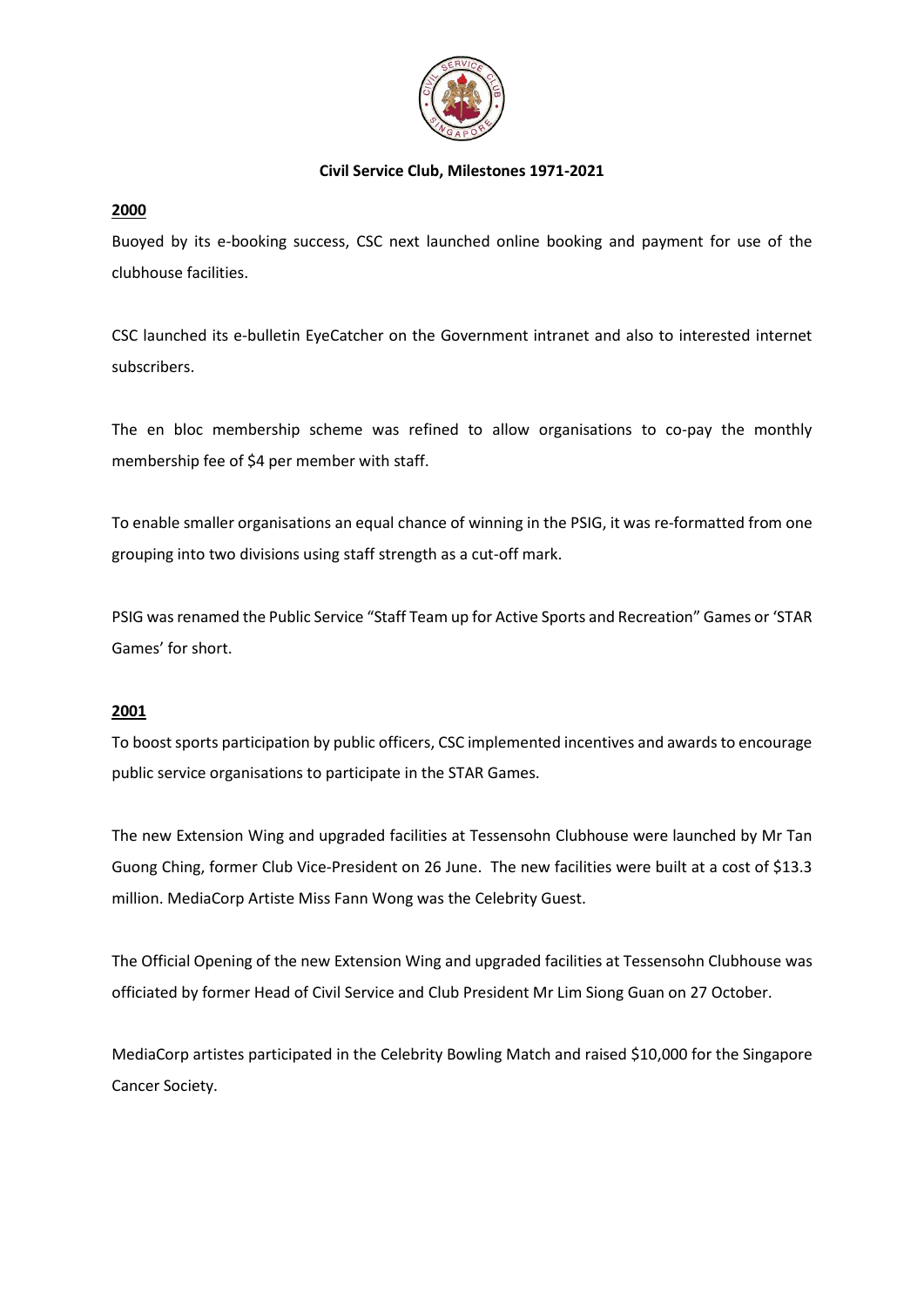

# **2002**

CSC's biggest sporting event, the Public Service Sports Carnival, took place on 26<sup>th</sup> October at Bishan Stadium.

A&A works completed for the badminton hall at Tessensohn Clubhouse.

# **2003**

With the opening of Farrer Park MRT Station along the North East Line, Tessensohn Clubhouse was named as a landmark by Land Transport Authority due to its prominence in the area. Civil Service Club assisted the Singapore Tourism Board and Economic Development Board to quarantine foreign students, who arrived from SARS-hit countries, in their chalets.

# **2005**

CSC to stop receiving funding from PSD.

# **2006**

CSC returned its Dempsey Clubhouse to Singapore Land Authority after 34 years.

# **2007**

The new Bukit Batok Clubhouse was opened on 15 June, with late President SR Nathan officiating the opening.

# **2008**

Former Senior Parliamentary Secretary, Mr Teo Ser Luck, officiated the opening of Climb Asia at Tessenshon Clubhouse on 14 March.

# **2009**

CSC upgraded its jackpot facilities at all 3 Clubhouses to provide a modern and cosy environment for players.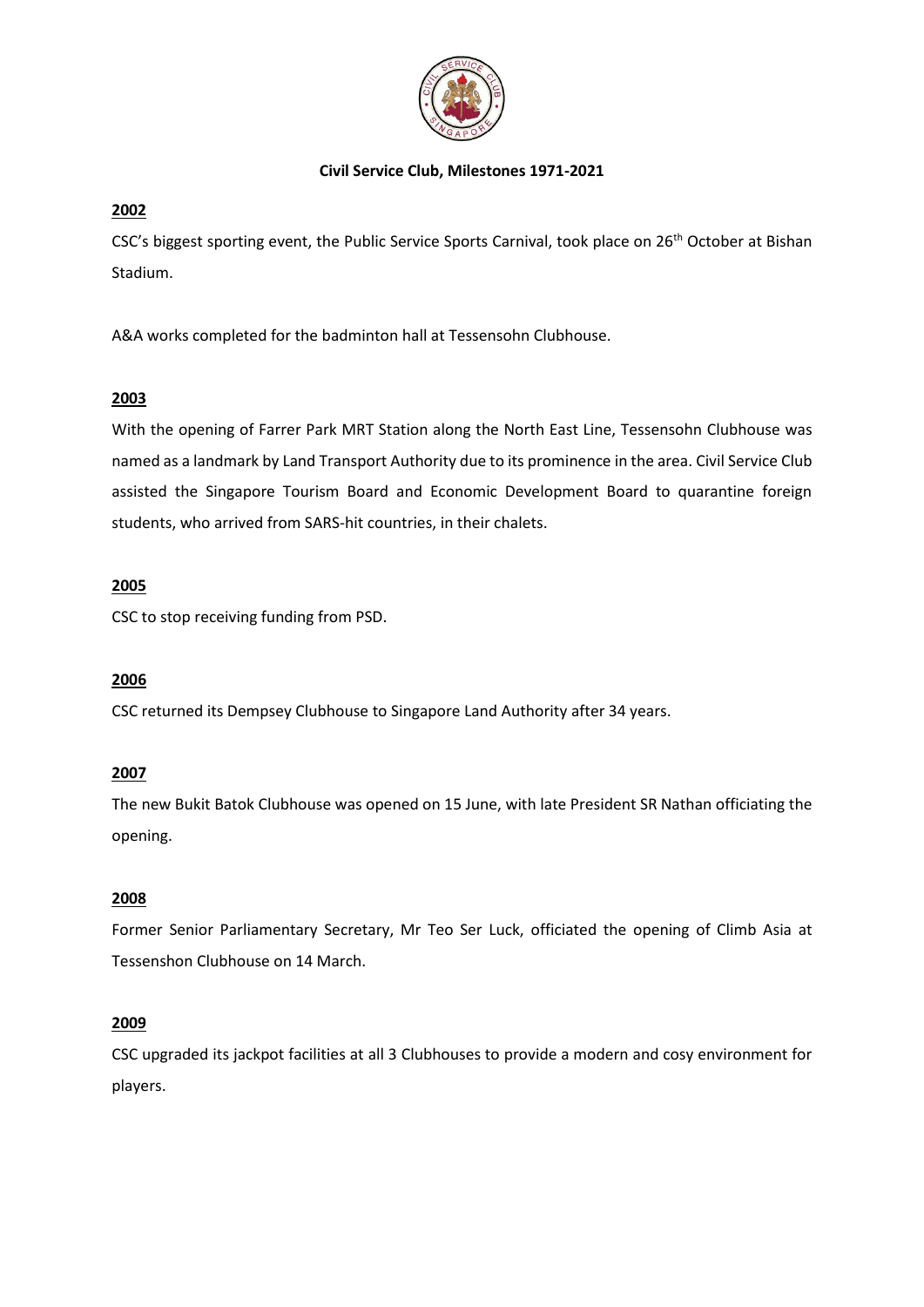

# **2010**

Tessenshon Clubhouse celebrated its  $20<sup>th</sup>$  anniversary with members who had been with the Club for the last 20 years.

CSC was the first Club to host its Annual Dinner and Dance cum New Year Countdown at the new Integrated Resort at Marina Bay Sands.

# **2011**

The Club celebrated its 40<sup>th</sup> Anniversary.

CSC introduced its tagline of "1 Membership, 3 Distinct Experiences".

### **2012**

The Fusion magazine and Club's Constitution were made available in e-book format. The Sports and Membership online payment were opened on 1 July.

Changi Clubhouse was closed for upgrading on 15 August.

# **2013**

Supplementary memberships were extended to Member's Parents – CSC became the first club to encourage 3 Generations of family members to spend quality time in the club and bond as an extended family with no added subscription fee required.

As part of CSC's continued efforts to make the Club a choice for public officers and their families, Tessensohn and Bukit Batok Clubhouses' facilities were upgraded. Environmentally friendly features were included, such as motion sensors and LED lighting. The look and feel of facilities and their functionality was improved. This included the auditorium, jackpot rooms, bowling centre, dance and cooking studios, reception area, koi pond garden and tree houses.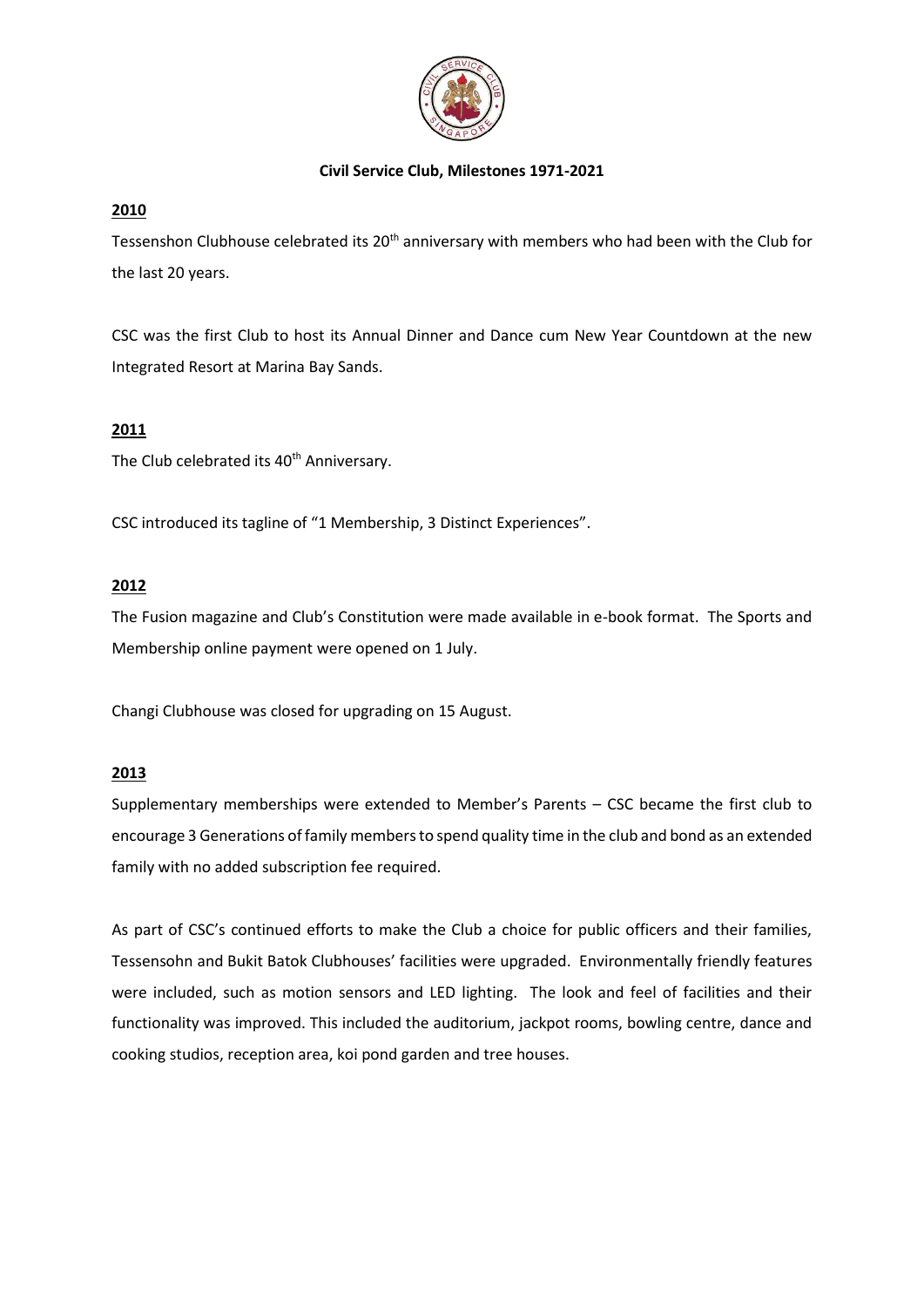

#### **2014**

Online Facilities Booking and payment system became fully functional. CSC's mobile application and social media platforms on Facebook and Instagram were launched to provide new avenues where members and public officers could interact.

The newly developed Changi Resort opened its doors to members and public officers on 16 October. The Swimming pool area was refurnished, while most of the Club was newly converted or entirely rebuilt. The redevelopment saw the erection of modern chalet and the villa facilities and a new 5 storey sports complex with rooftop tennis courts, bowling centre and gymnasium.

### **2015**

Changi Resort Official Re-Opening launched by former President Dr Tony Tan on 4th May.

### **2016**

The Clubhouse microsites were launched to showcase the distinctive clubhouse experiences and offerings online.

The Service Star award was conceptualised to recognise and reward staff who provided excellent service and have gone beyond the call of duty.

#### **2017**

The e-membership online portal was launched, providing potential and existing members with convenient e-services such as sign-up or renewal of membership online.

The Club celebrated CSC @ Bukit Batok's 10th Anniversary.

In recognition of the Club's support towards NS Men, the Club was awarded the NS Gold Mark.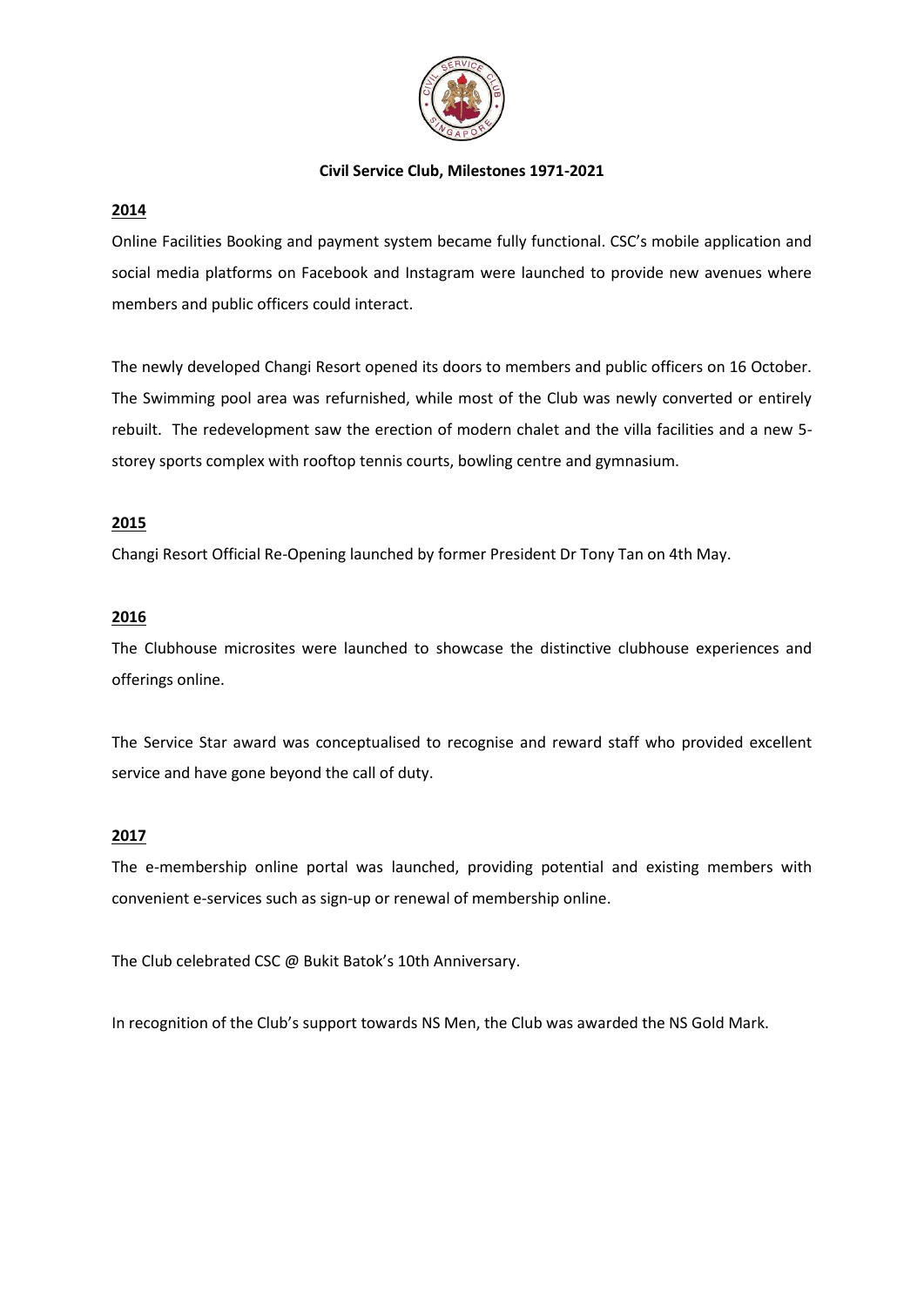

### **2018**

The Club took over the managing of Aloha Loyang and Changi chalets, becoming one of the largest operators of chalets in Singapore with 110 units.

The Aloha chalets underwent major refurbishment to improve the quality and comfort before it was officially launched as CSC @ Loyang and CSC @ Changi ll. A sea sports centre was introduced at CSC @ Loyang to create a unique resort experience for members.

Singapore's first dog friendly chalet cluster was introduced at CSC @ Loyang. The chalets had a common dog run, direct entry to the beach, and fully furnished with dog friendly amenities.

### **2019**

The Events online booking module was improved to allow members a better user experience and greater ease to book social activities and Club events.

The Club introduced free virtual membership card via the CSC mobile app and online members' portal. Members can now access their virtual membership card at any time.

The online booking system for CSC bowling centres was launched, allowing members to make lane reservations conveniently and in advance.

#### **2020**

The Club temporarily closed the clubhouses and chalets due to Circuit Breaker measures imposed by the Government during the Covid-19 pandemic. The Club was among the first to provide an extension of 3-months membership period and a 1-month e-credits to all members.

The Club implemented free online social classes to provide activities and engagement for members during the Circuit Breaker.

The Club is committed to ensure its clubhouses and chalets are eco-friendly. All CSC Clubhouses attained the BCA Green Mark, with CSC @ Changi l receiving the Green Mark Gold standard.